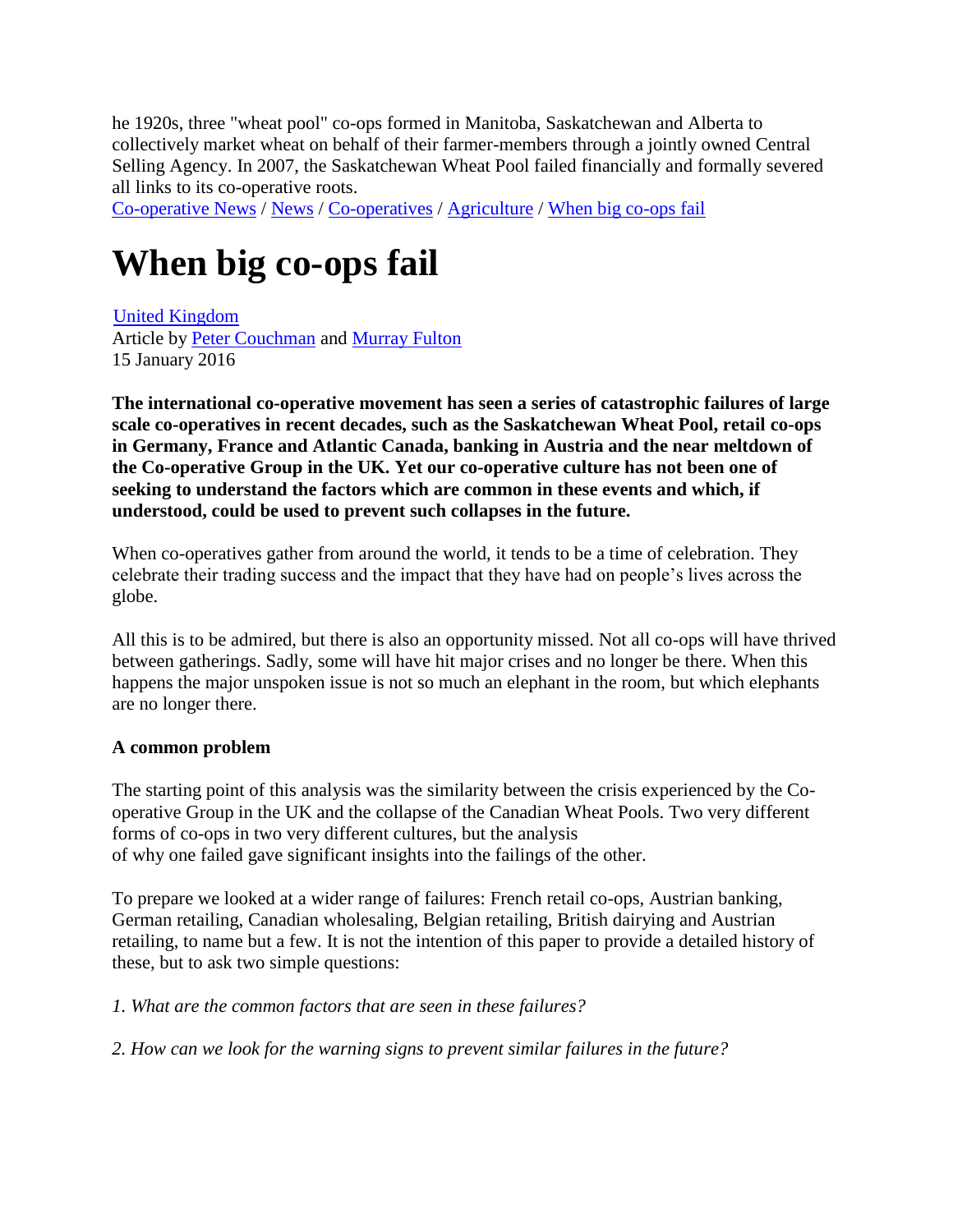Big co-ops do not always end in the same way when they fail. Some collapse completely, some are demutualised, while others survive in a reduced form. Yet, in most cases, their collapse results in a massive loss of member assets and the loss of employment of large numbers of people.

We would argue that there are five common factors and that these are best understood working backwards from the moment of collapse rather than working forward. For, as Steve Jobs once said: "You can't connect the dots looking forward."

Major co-ops 'do not go gentle into that good night'. Their final gasps for breath are a violent attempt to put off what is seen as inevitable by outsiders

#### **Factor Five: The final roll of the dice**

Major co-ops "do not go gentle into that good night". Their final gasps for breath are a violent attempt to put off what is seen as inevitable by outsiders.

Their final years are spent on a series of acquisitions, mergers and restructures. Which form this takes varies, but in all cases there is a final move, portrayed as bold and ground-breaking by management at the time. There is a language of showing other co-operatives how it should be done.

All of these fail to solve the problems they face and hasten their end. Why, when other cooperatives and businesses adopt these approaches and thrive, do these fail? It is not the tactics that are at fault, but the mindset that has already taken place in Factor Four.

## **Factor Four: Overconfidence**

Hindsight lets us see that these final acts were doomed as they will normally be seen to have put too high a value on mergers and acquisitions and to have significantly underestimated the challenges to be overcome.

Murray Fulton's paper on the Wheat Pools places the blame for this firmly on CEO Hubris – excessive pride or self confidence. He says: "Hubris means that CEOs have an overwhelming presumption that their high valuation of a takeover target is correct, even when it is not. … CEOs will tend to overpay for these acquisitions, and so the investments will often be unsuccessful."

The management of these co-operatives exhibit significant overconfidence in their ability to turn the situation around. They

will overvalue acquisitions and underestimate the complexity of the tasks needed. A culture is visible in which they see their thinking as superior to their peers and to the members of their own co-op. Thus this overconfidence is combined with a culture that dismisses any voices challenging the wisdom of their moves.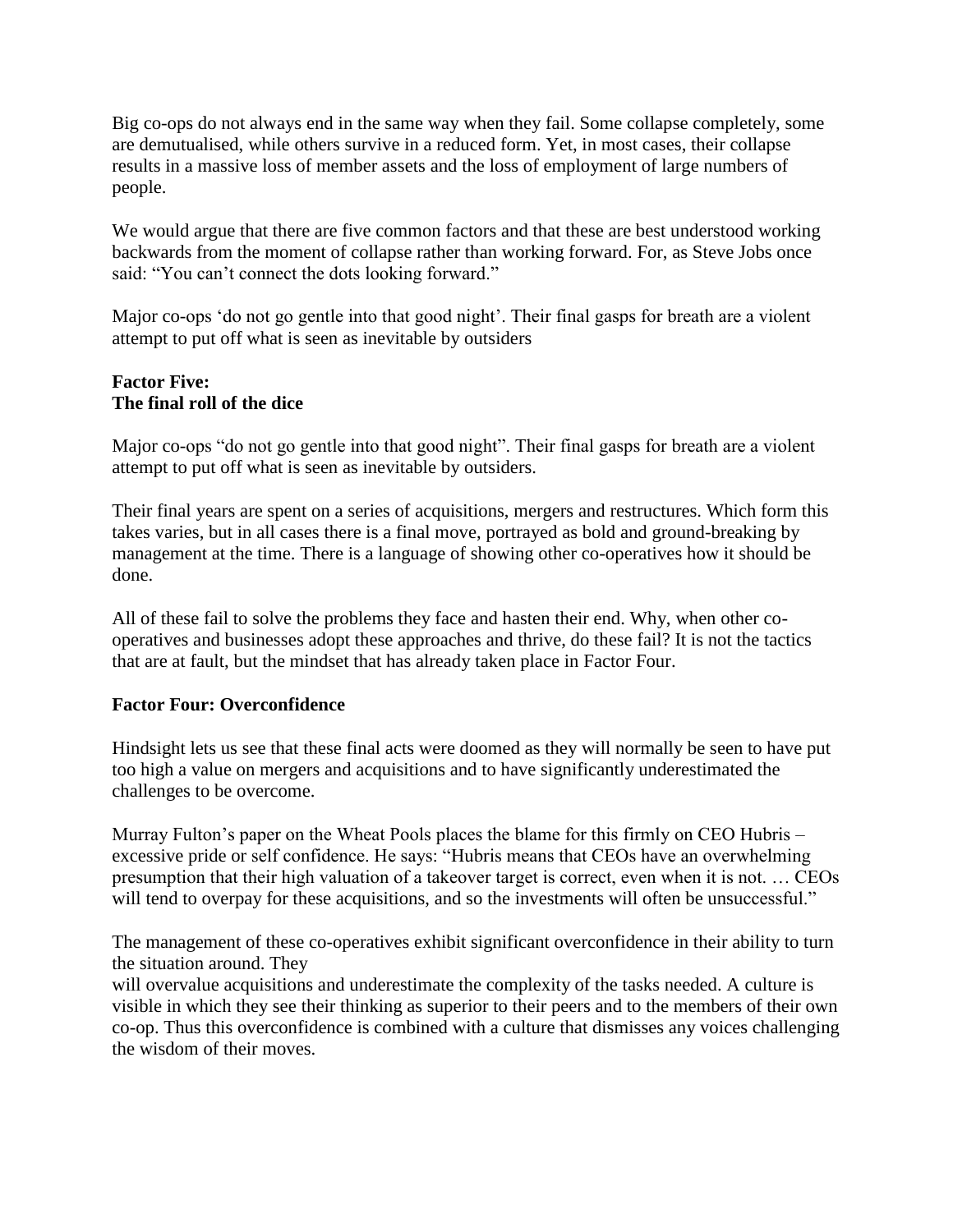

Jersey cow grazing in meadow, New South Wales, Australia

#### **Factor Three: Lack of board oversight**

None of this would be possible without a lack of board oversight. Murray Fulton wrote: "The relationship between CEO hubris and acquisition premium is greater when board vigilance is lacking— i.e., the less oversight by the board, the greater the overpayment."

Boards in these failed co-ops fail to develop a relationship with their management which gave a clear values base for the organisation, a clear strategic direction linked to the needs of their members and a proper evaluation system of mergers, acquisitions and investments.

Lord Myners, in his report on the failings of the Co-operative Group in the UK, was scathing of the quality of its board system. "It places individuals who do not possess the requisite skills and experience into positions where their lack of understanding prevents them from exercising the necessary oversight of the executive," he said.

Often such failings will be described as a governance failure, but it is important to see them as a failure of governance culture.

The governance system was often in place in these organisations, but Directors failed to use it to exercise the proper levels of oversight.

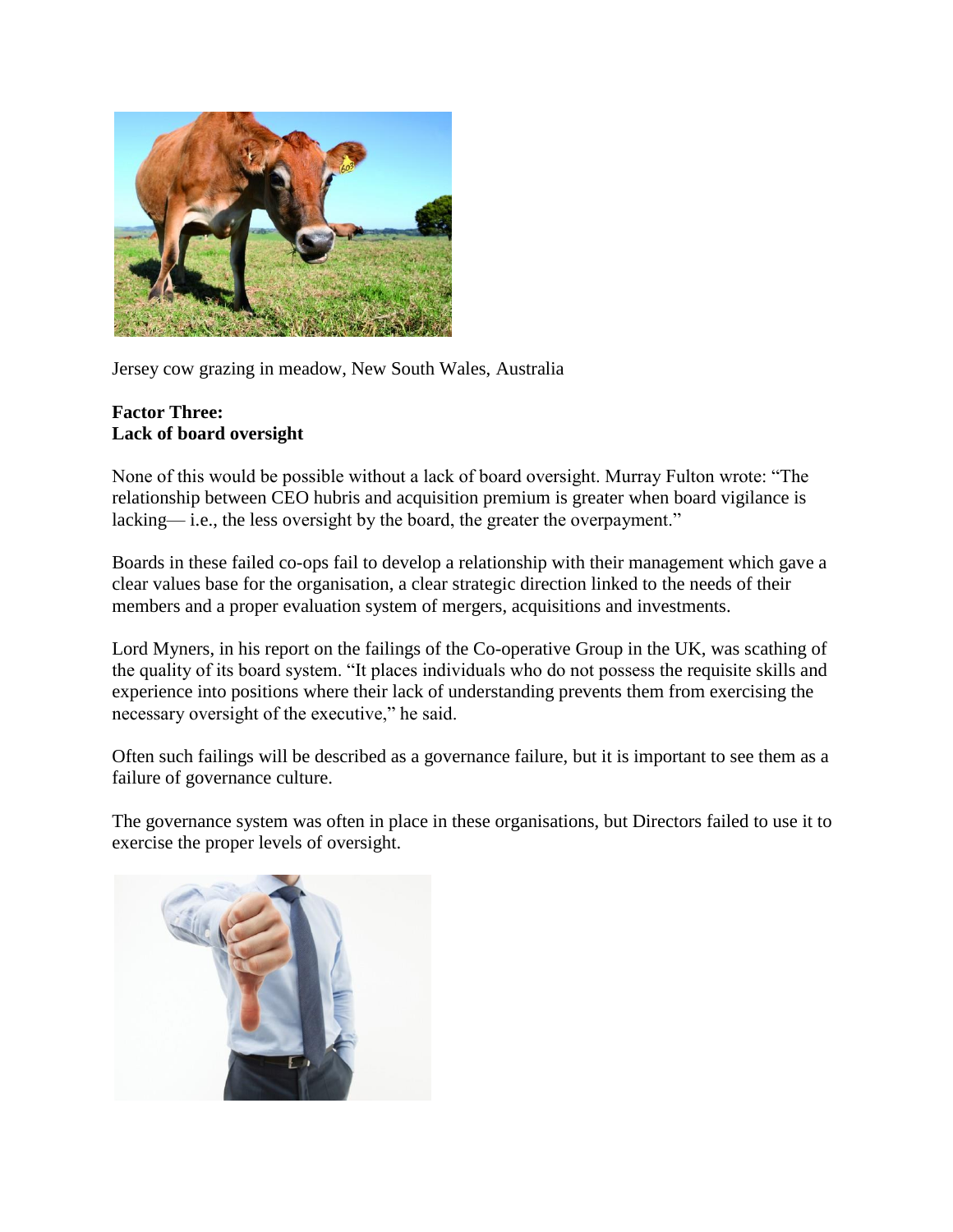Recruitment is key for success, and the selection process is crucial

## **Factor Two: The Wrong People**

This fatal combination of management hubris and lack of board oversight develops when the wrong people are elected and recruited. Put simply, board members who fail to understand their role in a co-operative appointing managers who have thinly concealed contempt for co-operative values.

Recent failures, most notably in the UK, have resulted in greater discussion on the competence of elected representatives.

This debate is to be welcomed providing competence is defined as competence in the commercial, co-operative and social needs of the co-operative.

It is easy to point fingers at the directors of failed co-ops, but far harder to come up with how the selection process could be improved. It is unlikely to have one single solution, but to be a combination of more rigorous election processes, greater access to co-operative education, drawing from a wider pool of members and stronger support once elected.

The same can be said of the recruitment of managers. Directors who espouse co-operative values seem all too willing to appoint people who don't and who demonstrate little appetite for building solutions through the co-operative identity of their organisation rather than importing mainstream solutions.

A look across the failures also challenges the perception that it is "outsiders" that bring co-ops down. Many of the managers rose through the ranks but remain untouched by co-operative thinking, while some from outside grasped the need for distinctive co-operative solutions.

## **Factor One:**

## **Seeing co-operation as the problem**

The root of the other four factors is a failure to believe in and understand the nature of a co-op. The earliest sign is a co-operative which sees being a co-op as a problem, not a solution. The feeling that their co-op identity is a burden, not a source of pride appears to precede the other four factors. A cynicism about co-operative democracy and member engagement can develop long before the actions which cause the eventual collapse. In many ways, looking for this is the canary in a coal mine.

If not rooted out by active co-operative promotion and education, it will fester and grow into the other factors.

## **The Early Warning Signs**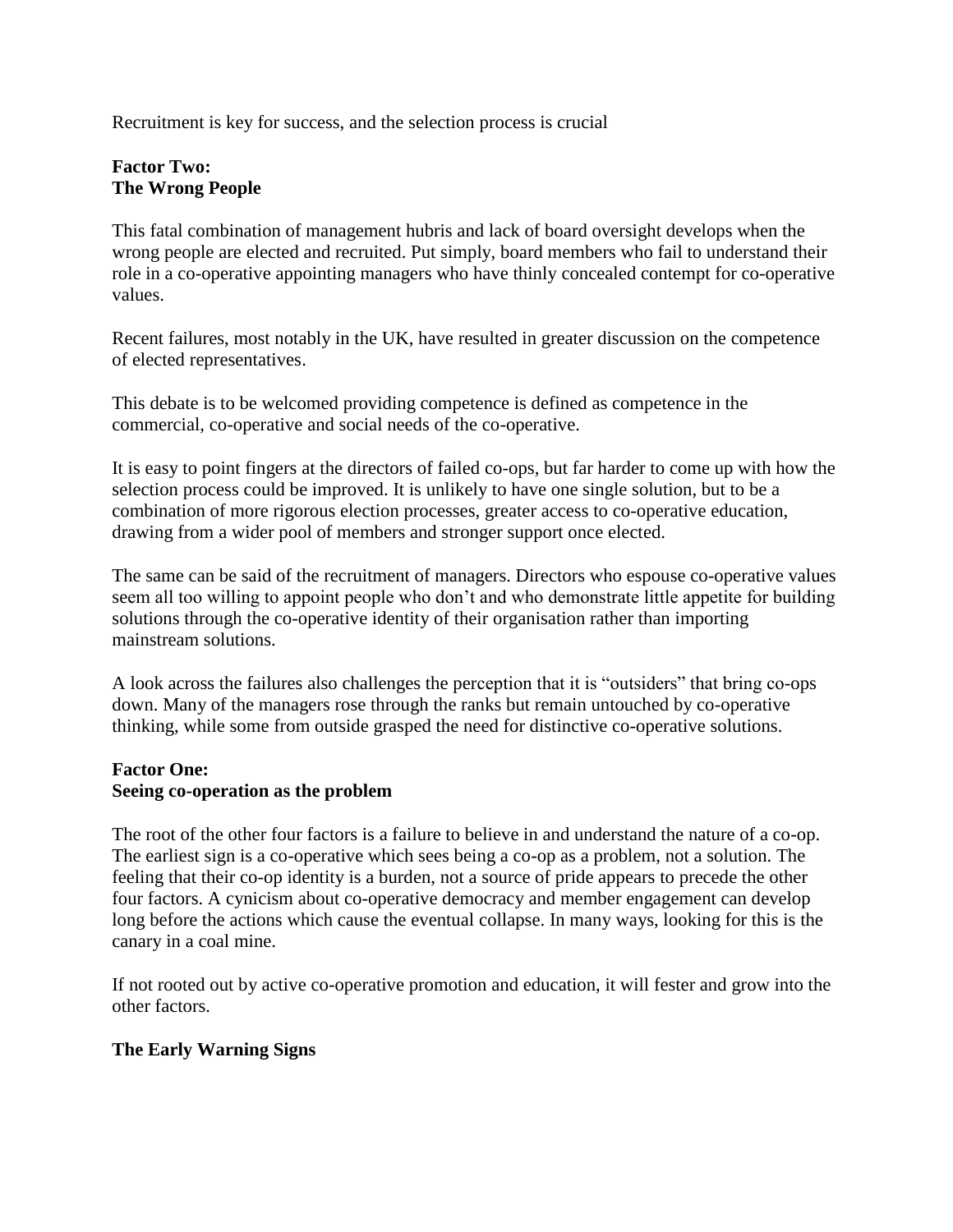The most depressing part of these collapses is not that they follow very similar paths, but that the warning signs were there for all to see. These signs are:



It is never too late to act, but acting on the earlier signs rather than waiting for the inevitable can dramatically reduce the loss of member value and increase the chance of survival.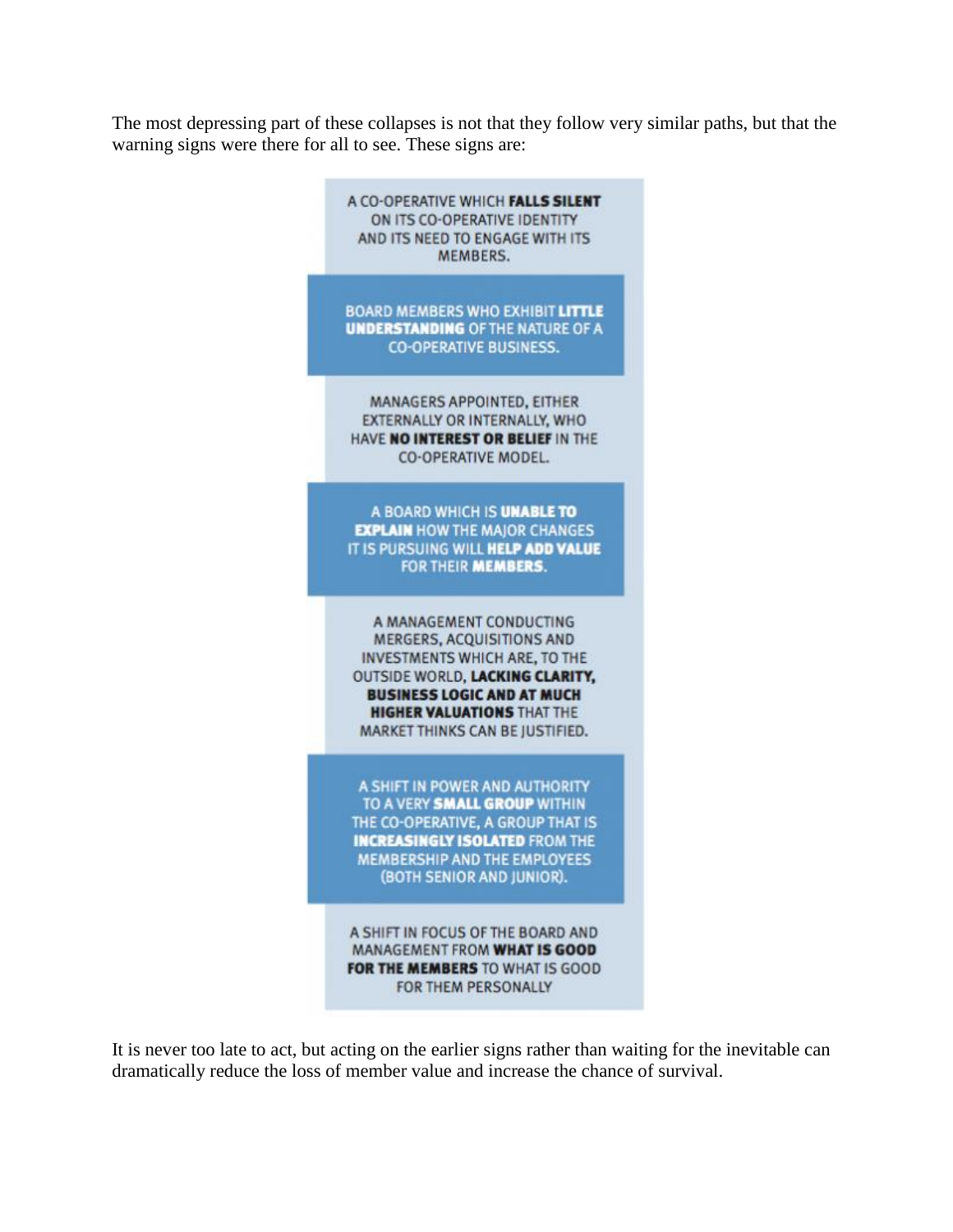It can also reduce the damage to the movement of yet another co-op going down in flames. This is why it is everyone's business to raise the alarm when these signs are visible.

Co-operatives do fail, and we need to be able to acknowledge this and talk about it in a serious and thought-provoking way, in everything from global conferences to day-to-day conversations.

In short, the antidote to the problem is to ensure that there is a conversation about the value of co-operation and the role that we can all play in unlocking it.

## **Further Reading:**

Fulton, Murray E, and Kathy Larson, 2009 *[The Restructuring of the Saskatchewan Wheat Pool: Overconfidence and Agency Journal of Co](http://accc.k-state.edu/ncera210/jocpdfs/v23/FultonLangSWP.pdf)[operatives 23: 1–19](http://accc.k-state.edu/ncera210/jocpdfs/v23/FultonLangSWP.pdf)*

Fulton, Murray E, and Kathy Larson, 2009 *[Overconfidence and Hubris: The Demise of Agricultural Co-operatives in Western](http://ageconsearch.umn.edu/handle/163812)  Canada.* [Journal of Rural Cooperation 37\(2\): 166-200](http://ageconsearch.umn.edu/handle/163812)

Author: [Peter Couchman](http://www.thenews.coop/author/cap-peter-couchman)

Peter Couchman is Chief Executive of the Plunkett Foundation.

# **About Peter Couchman**

Peter Couchman is Chief Executive of the Plunkett Foundation.

## **About Murray Fulton**

Professor Murray Fulton is the director of the Centre for the Study of Co-operatives at the University of Saskatchewan.

## **Related Posts**



**[Credit unions facing the challenges](http://www.thenews.coop/96154/news/credit-unions/credit-unions-facing-challenges/) Sandra Garcia is clearly a satisfied member** of her credit union, Canada's Vancity. "Just used the  $@$ vancity  $[...]$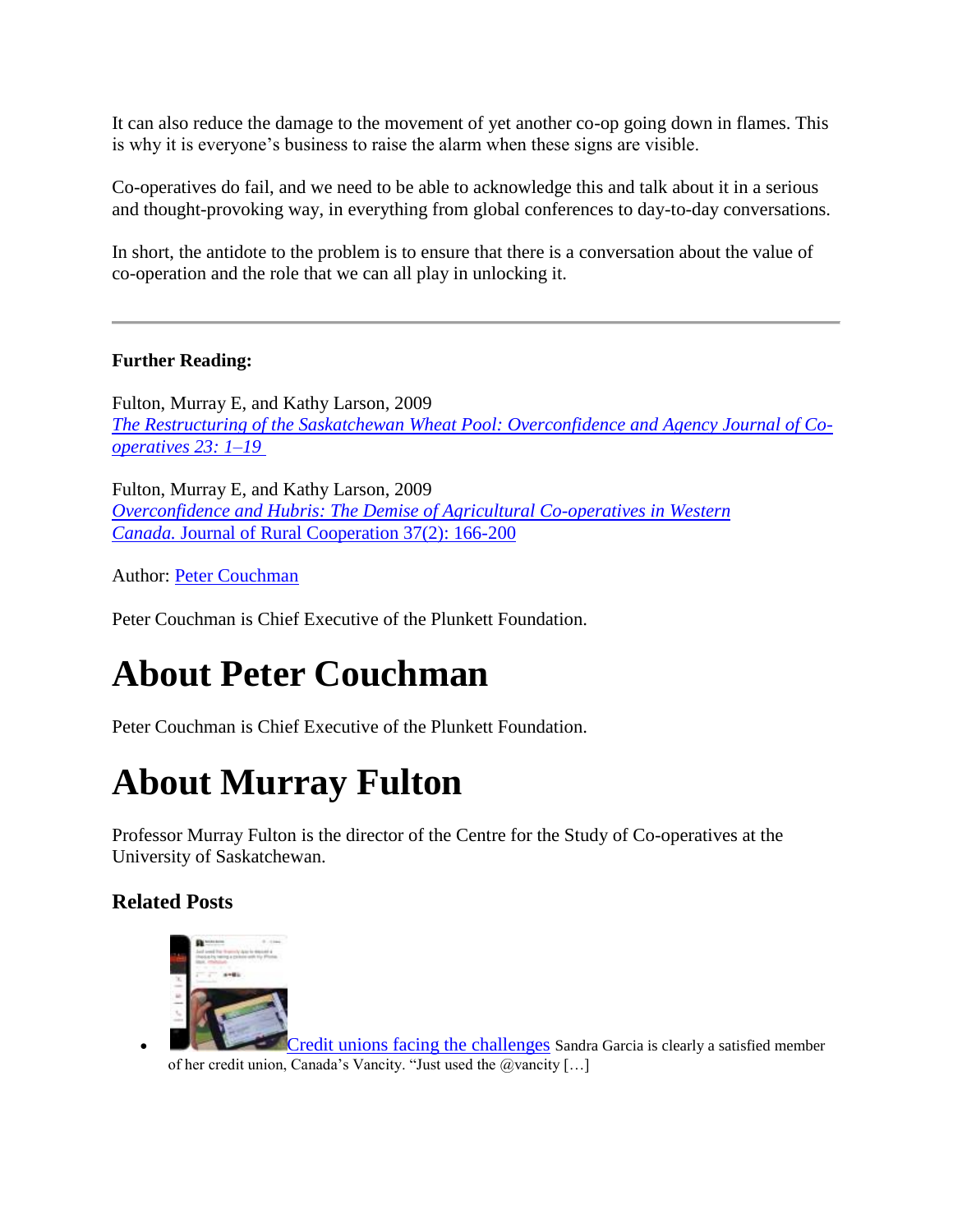

**[Co-op News: Top stories of the year](http://www.thenews.coop/100788/news/co-operatives/co-op-news-top-stories-year/) After a busy year for the co-operative** movement, we looked at which stories have been the most read, shared, […]



**Project** [C](http://www.thenews.coop/98279/news/co-operatives/canadian-retail-co-operatives-donate-cad-1m-community-projects/)anadian retail [co-operatives donate CAN\\$1m to community projects](http://www.thenews.coop/98279/news/co-operatives/canadian-retail-co-operatives-donate-cad-1m-community-projects/) Retail co-operatives have formed a funding programme for recreation, environmental conservation and urban […]



 [AGM hears of 'solid progress' for Co-op Group's rebuild](http://www.thenews.coop/105793/news/co-operatives/co-op-shopped-food-business-britain/) Delegates at the Co-0p Group AGM were given a progress report on its rebuild process, with chief executive […]

**Tell your friends**

**Join the co-operative community**

**Official media partners of …**

 $\bullet$ 

 $\bullet$ 

**Top Stories**



[View the top 300 co-operatives...](http://www.thenews.coop/49090/news/general/view-top-300-co-operatives-around-world/)

In October 2011, the International Co-operative Al...